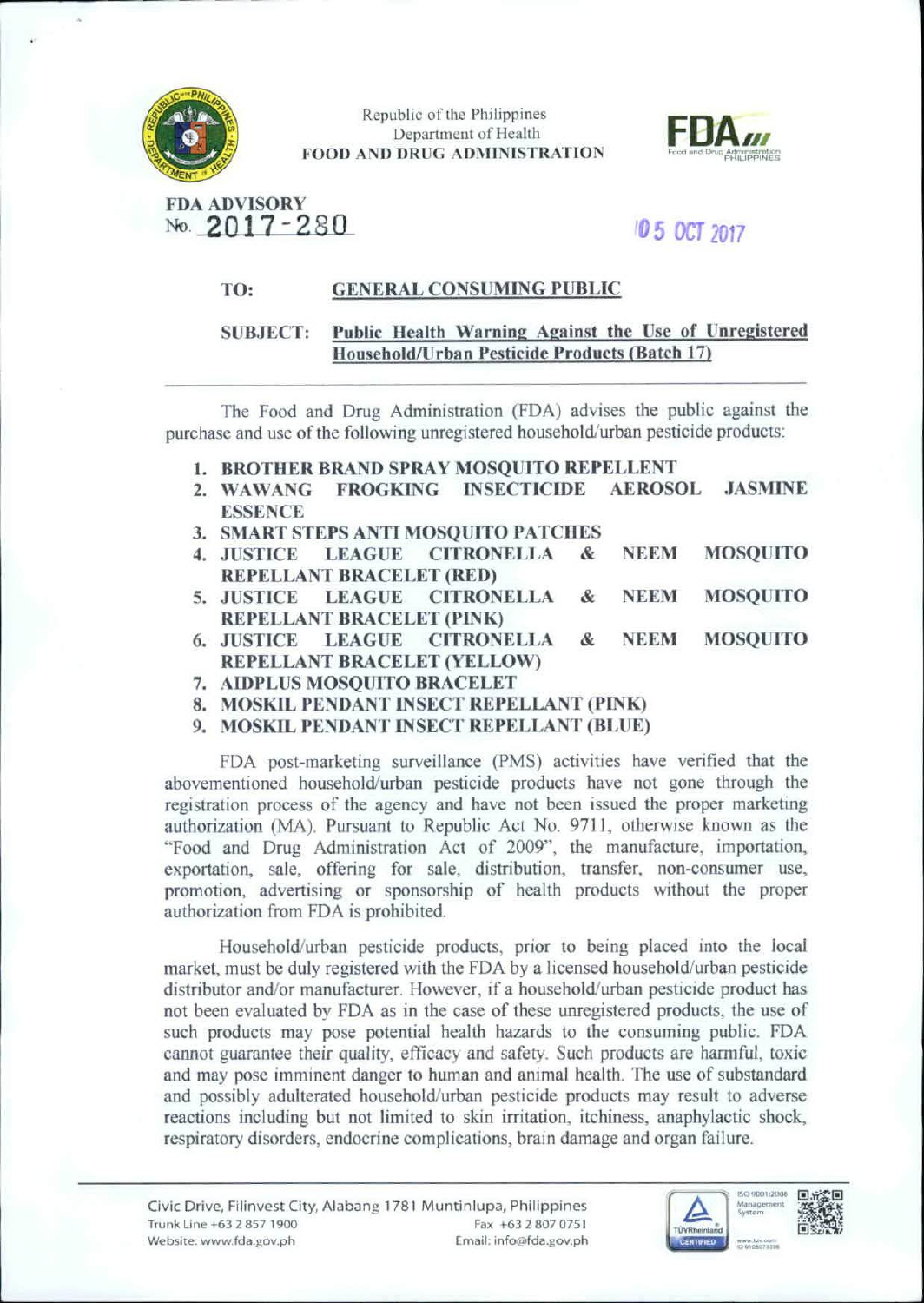In light of the above, the public is advised not to purchase the aforementioned violative products. Moreover, the public is also advised to be vigilant against household/urban pesticide products that might not be duly registered with FDA. Always check if a household/urban pesticide product has been registered with FDA before purchasing it by making use of the embedded *Search* feature of the FDA website accessible at www.fda.gov.ph.

Consumers are further reminded to:

- Buy household/urban pesticide products from reputable stores or dealers;
- Read the label. Check that the household/urban pesticide product has FDA registration number indicated in the label.
- Never buy household/urban pesticides that do not have instructions written in Filipino or English. Strictly follow the instructions for use of the product.

All concerned establishments are warned not to distribute the above-identified violative household/urban pesticide products until they have already been covered by the appropriate authorization, otherwise, regulatory actions and sanctions shall be strictly pursued.

All Local Government Units (LGUs) and Law Enforcement Agencies (LEAs) are requested to ensure that these products are not sold or made available in their localities or areas of jurisdiction.

For more information and inquiries, please e-mail us at  $info@fda.gov.ph$ . To report continuous sale or distribution of the above unregistered household/urban pesticide products, utilize our online reporting facility, **eReport**, at www.fda.gov.pb/creport, or e-mail us via rcport@fda.gov.ph, or call *us* at the Center for Cosmetics Regulation and Research (CCRR) hotline (02) 857-1979 or (02) 857-1984.

Dissemination of the information to all concerned is requested.

NELA CHARADE GAPUNO, RPh. Director General

DTN 20170922114332 **IIDIIIIIIIIIIIID**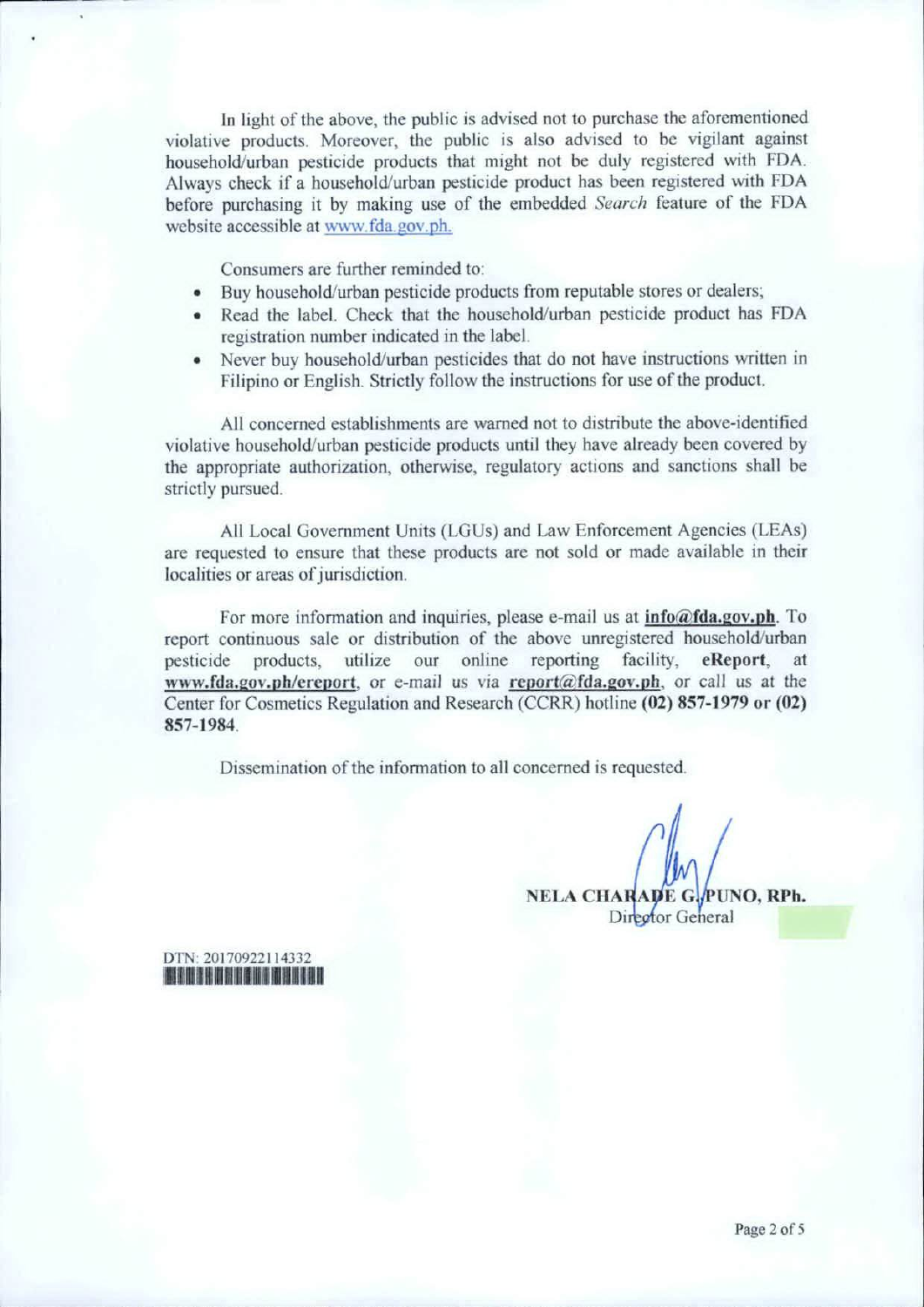**ANNEX**  Details on the Unregistered Household/Urban Pesticide Products

l,

|                | <b>PRODUCT NAME</b>                                                                                | <b>PRODUCT</b><br><b>DETAILS</b>                                                                     | <b>PRODUCT IMAGE/S</b>   |
|----------------|----------------------------------------------------------------------------------------------------|------------------------------------------------------------------------------------------------------|--------------------------|
| 1              | <b>BROTHER BRAND</b><br><b>SPRAY MOSQUITO</b><br><b>REPELLENT</b>                                  | Manufacturer's Name:<br>Zhangzhou Zhuang Chen<br>Chemicals Co., Ltd.                                 | <b>ANDINEE READY</b>     |
|                |                                                                                                    | Country of Manufacture:<br>China                                                                     |                          |
|                |                                                                                                    | Local Company<br>Responsible for Placing<br>the Product in the<br>Market:                            |                          |
|                |                                                                                                    | Magnabros Marketing<br>Corporation (Phil.)                                                           |                          |
|                |                                                                                                    | Address: Taguig, Metro<br>Not Indicated                                                              |                          |
| $\overline{2}$ | <b>WAWANG</b><br><b>FROGKING</b><br><b>INSECTICIDE</b><br><b>AEROSOL</b><br><b>JASMINE ESSENCE</b> | Manufacturer's Name:<br>Pigeon Industries<br>Wawang (Fujian) Daily<br>Chemical Industry Co.,<br>Ltd. |                          |
|                |                                                                                                    | Country of Manufacture:<br>Not Indicated                                                             |                          |
|                |                                                                                                    | Local Company<br>Responsible for Placing<br>the Product in the<br>Market:<br>Not Indicated           |                          |
|                |                                                                                                    | Address: Not Indicated                                                                               |                          |
| $\mathbf{3}$   | <b>SMART STEPS</b><br><b>ANTI MOSQUITO</b>                                                         | Manufacturer's Name:<br>Not Indicated                                                                |                          |
|                | <b>PATCHES</b>                                                                                     | Country of Manufacture:<br>China                                                                     |                          |
|                |                                                                                                    | Local Company<br>Responsible for Placing<br>the Product in the<br>Market:<br>EVEvolution, Inc.       | 22 anti mosquito patches |
|                |                                                                                                    | Address: 73 Sct.<br>Fernandez St., Quezon<br>City, Philippines                                       |                          |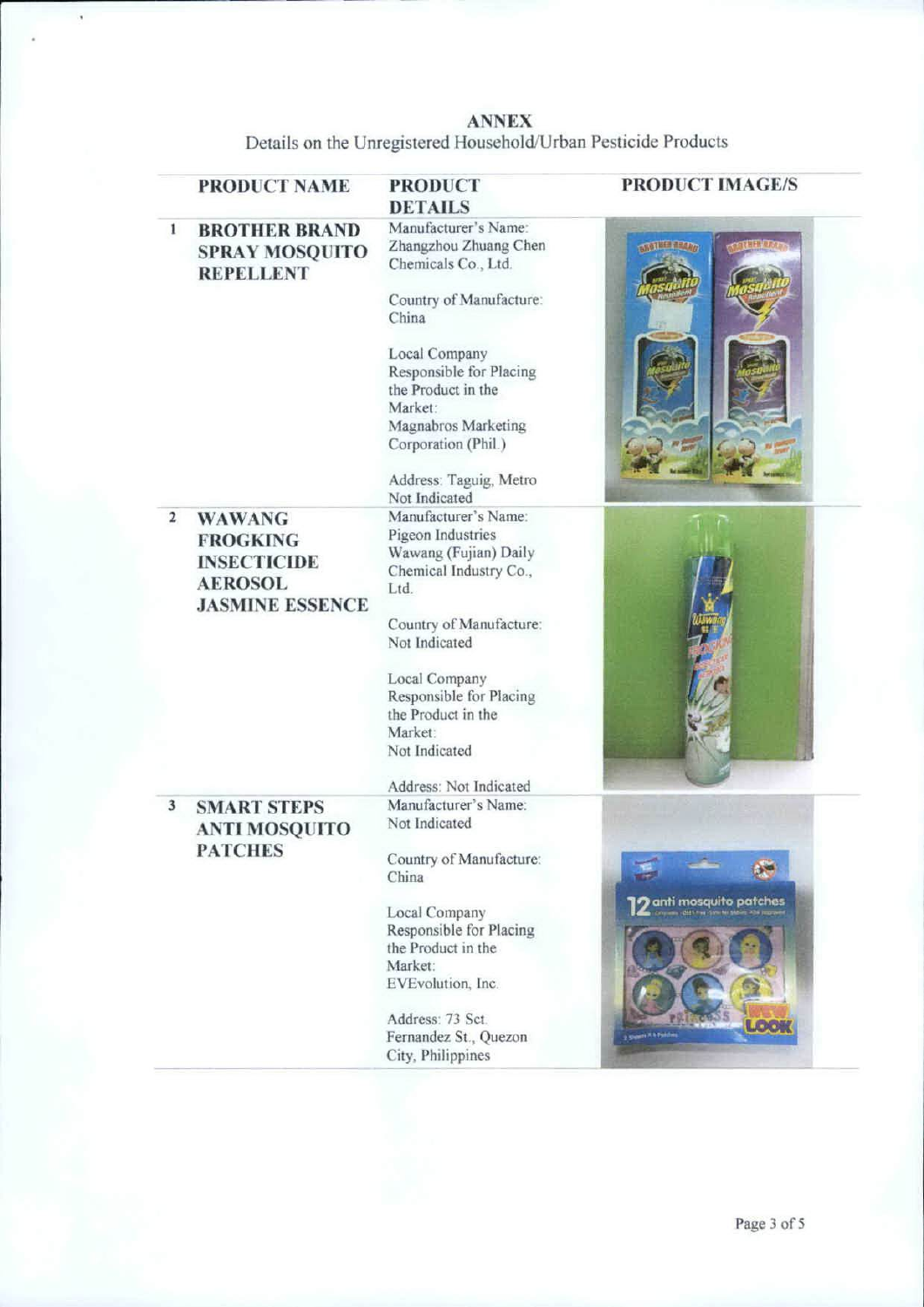#### $\overline{p}$ **PRODUCT NAME PRODUCT**

**DETAILS** 

**JUSTICE LEAGUE CITRONELLA** & **NEEM MOSQUITO REPELLANT BRACELET (RED) 4** 

Manufacturer's Name: Not Indicated

Country of Manufacture: Taiwan

Local Company Responsible for Placing the Product in the Market: Tan & Tan Mega Innovations, Inc.

Address: Unit 1204 AIC Burgundy Empire Tower ADB Avenue. Ortigas Center, Metro Manila<br>Philippines

5 **JUSTICE** Manufacturer's Name: LEAGUE Not Indicated **CITRONELLA** & **NEEM MOSQUITO REPELLANT BRACELET**  (PINK)

6 **JUSTICE LEAGUE** 

**NEEM** 

**REPELLANT BRACELET (YELLOW)** 

Country of Manufacture: Taiwan

Local Company Responsible for Placing the Product in the Market: Tan & Tan Mega Innovations. Inc.

Address: Unit 1204 AlC Burgundy Empire Tower ADB Avenue, Ortigas Center, Metro Manila, Philippines

Country of Manufacture. Taiwan Manufacturer's Name: Not Indicated **CITRONELLA** & **MOSQUITO** 

> Local Company Responsible for Placing the Product in the Market Tan & Tan Mega Innovations, Inc.

Address· Unit 1204 AIC Burgundy Empire Tower AUB Avenue, Ortigas Center, Metro Manila, Philippines

#### **PRODUCT IMAGE/S**